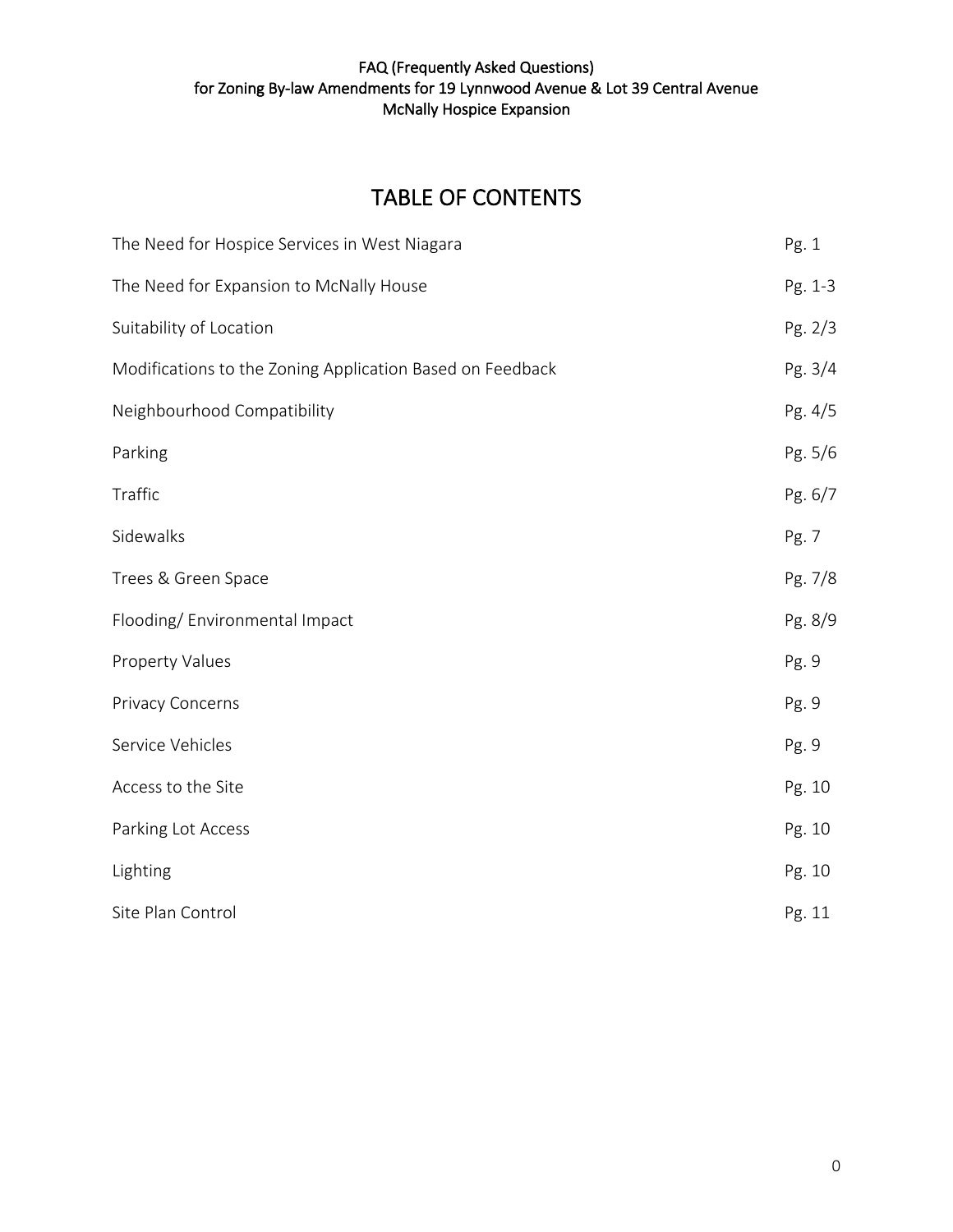### #1. Is there really a need for more hospice services?

Currently, in the Niagara Region there exists Hospice Niagara's Stabler Centre (10 beds) and McNally House (6 beds) to serve Niagara's 448,000 residents. Seventeen (17) hospice beds at hospitals in the Region will either be eliminated or not added to in the next five years. The Provincial Auditor General's guidance is ten (10) hospice beds per 100,000 population. Therefore, the Niagara Region is underserviced when it comes to hospice beds.

Hospice Niagara has expansion plans that will see twenty (20) additional beds located in Fort Erie and Welland. McNally House's expansion will add four (4) more beds to the hospice, for a total of ten (10).

As West Niagara's population is rapidly growing, the additional four (4) hospice beds will ensure that West Niagara residents are able to access this service close to their homes for themselves and loved ones.

### #2. Why is the expansion of McNally House, specifically necessary?

McNally House is at more than 90% capacity for most of the year. In 2019, prior to COVID-related bed closures, 120 people received hospice care, but 24 people were not able to access services because a bed was not available.

The demand for services often means West Niagara loved ones must attempt to access Hospice services outside of the local community, at Hospice Niagara in St. Catharines or even outside of the Niagara Region.

The expansion includes a proposed Day Hospice, which is a new service. Day hospices are traditionally associated with hospices in Ontario, but one is not currently available in West Niagara.

The services provided at the day hospice are for those who are not yet at end-of-life care. These peer-to-peer services benefit clients and caregivers.

### #3. Doesn't McNally House only serve a small percentage of the population?

McNally House has served more than 1100 clients at end-of-life care since opening in 2008, however, for each of those individuals in hospice care, support was provided to, on average, five (5) related family members. Therefore, more than 5000 people have used McNally House's services, with the majority coming from West Niagara.

The new Day Hospice service will allow hundreds more people and their families to get help when dealing with a life-limiting illness. Hospices across Ontario have been adding day hospices for many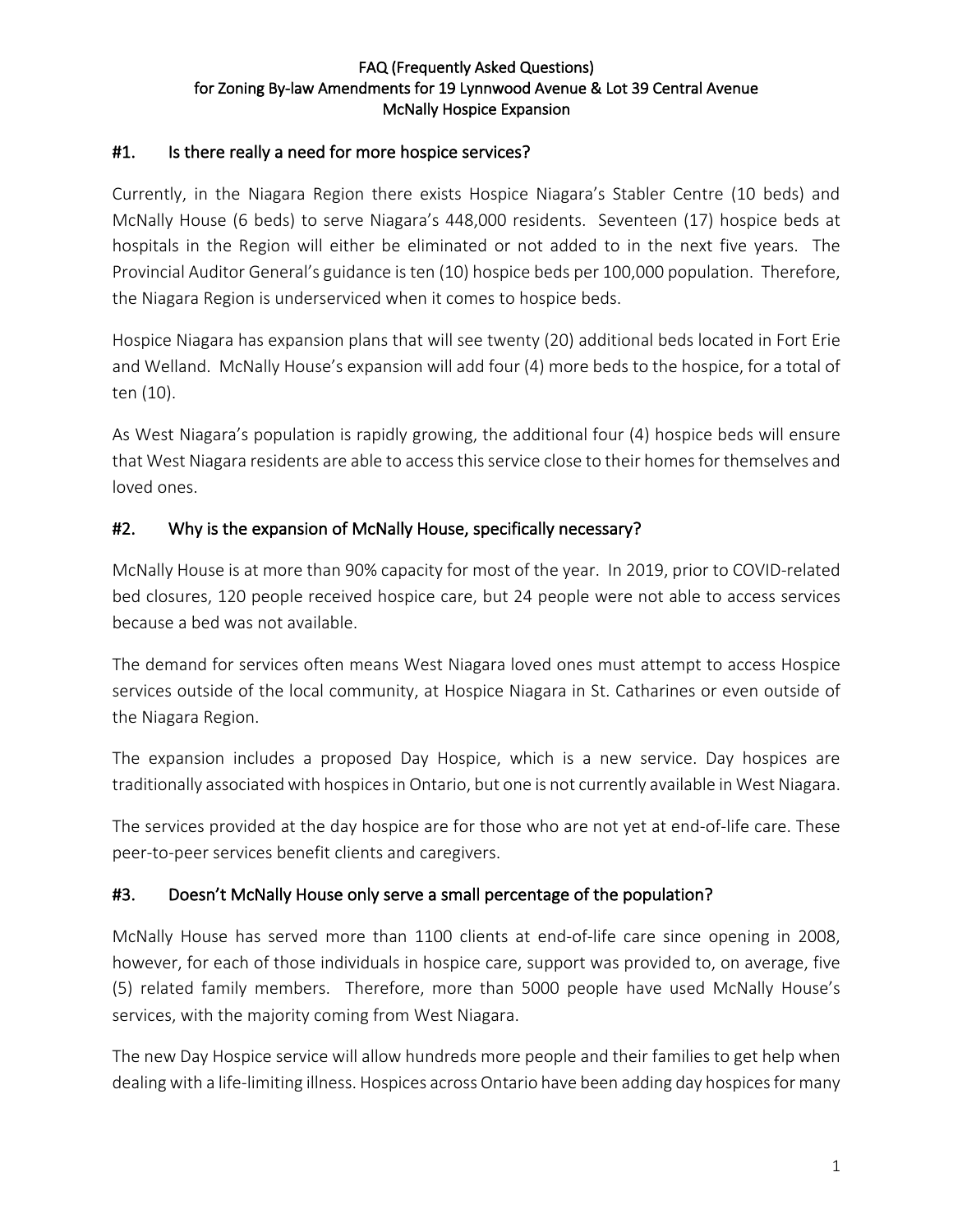years to fill the care gap so many people experience from the time they get a life-limiting illness to when they die.

Considering the nature of the service provided at McNally Hospice, Grimsby residents will not have to travel far for this palliative care, end-of-life service. The four new beds for McNally House's residential hospice will help ensure that we do not have to turn people away, like in 2019, when 24 people and their families were not able to access services at McNally House due to beds not being available.

## #4. The McNally House expansion has been described as a Regional facility. Should it be located somewhere else?

Recognition of the integral role McNally House plays in palliative care in the Niagara Region allowed the organization to access funding through regional government.

In July 2021, Regional Council approved \$4 million in funding for Hospice Niagara's expansion. At the time, several Regional Council members verbally stated that they would treat McNally House in a similar manner. In December, Niagara Regional Council approved their 2022 budget, which will see a total \$1.1 million (\$220K over 5 years) contribution for the McNally House expansion.

Niagara hospices do act as a network. If no bed is available at a Hospice Niagara facility but one is available at McNally House, we will make that bed available, and vice versa.

## # 5. Why can't McNally House look for a second site or another location that is more appropriate for the operation?

The proposed new building is on Institutionally zoned lands. McNally House is an integral part of the Campus of Care, which also houses West Lincoln Memorial Hospital (WLMH) and Deer Park Villa, the long-term care facility. The Campus of Care will create a healthcare centre of excellence within West Niagara – a hub of care that can cover many of the healthcare needs in the community, from the beginning of life through to the end-of-life. In addition, McNally House and WLHM share a Medical Director and Psycho-Spiritual Clinician.

McNally House is only thirteen (13) years old, therefore, it is more appropriate to repurpose it as the day hospice. Also, for organization efficiency and service delivery it is most prudent to have both the hospice and day hospice co-located.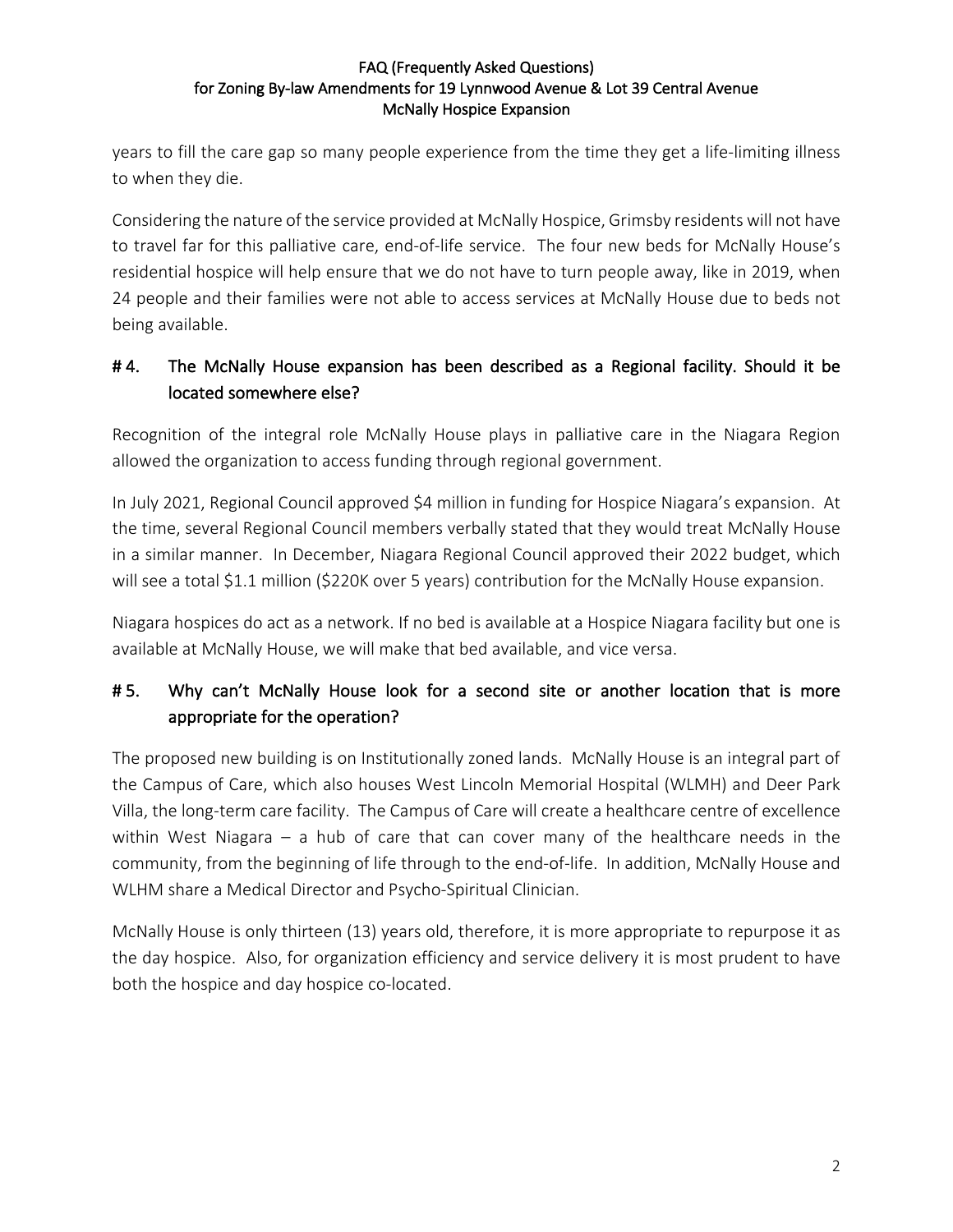## #6 Wouldn't it have been more appropriate for McNally House to expand the existing building?

McNally House engaged an architectural firm to review the existing building for expansion. It was not possible structurally to add an additional floor on top of the bungalow-styled building. An addition outward was not possible because of restrictions related to the watercourse and proximity to Central Avenue.

## #7 Why wasn't a 10-bed hospice contemplated when McNally House was originally constructed?

The original building was built to meet the needs of the community at the time. In 2008, the Provincial standard was six (6) hospice beds for a population the size of West Lincoln. A 2018 study on Palliative Care by the Ministry of Health and Long-Term Care recommended that ten (10) hospice beds should be available for every 100,000 people. The proposed expansion meets that palliative care need and the growing population of Grimsby (and West Niagara).

The original building is being repurposed as a Day Hospice meeting the need in the community for psycho-spiritual supports and grief and bereavement counselling.

The proposed expansion meets the growth needs of McNally House. Although some hospices may have a dozen beds, beyond that amount becomes more of an institutional setting, contrary to the residential-styled setting.

The proposed expansion will meet the future needs of McNally House and its clientele.

## #8. There's been several neighbourhood meetings, yet nothing has changed. Why isn't McNally House listening?

There have been changes and modifications throughout the process based on feedback from the neighbouring residents. Neighbours have expressed that if the expansion was to go ahead, they would like to see mitigation measures, which have been incorporated throughout.

Most recently, four (4) parking spaces have been removed from the front of the proposed parking area on 19 Lynnwood Avenue to provide a greater minimum setback of 14.0 metres from the Lynnwood Avenue street line. The setback will allow additional dense landscaping to screen the parking area and all parking at 19 Lynnwood will be behind the front face of the existing dwellings on Lynnwood Avenue. The previous concept plan submitted provided a minimum of 9.0m setback from Lynnwood Avenue street line. Due to public comments in relation to providing additional landscaping, buffering and setbacks from existing dwellings fronting Lynnwood Avenue, the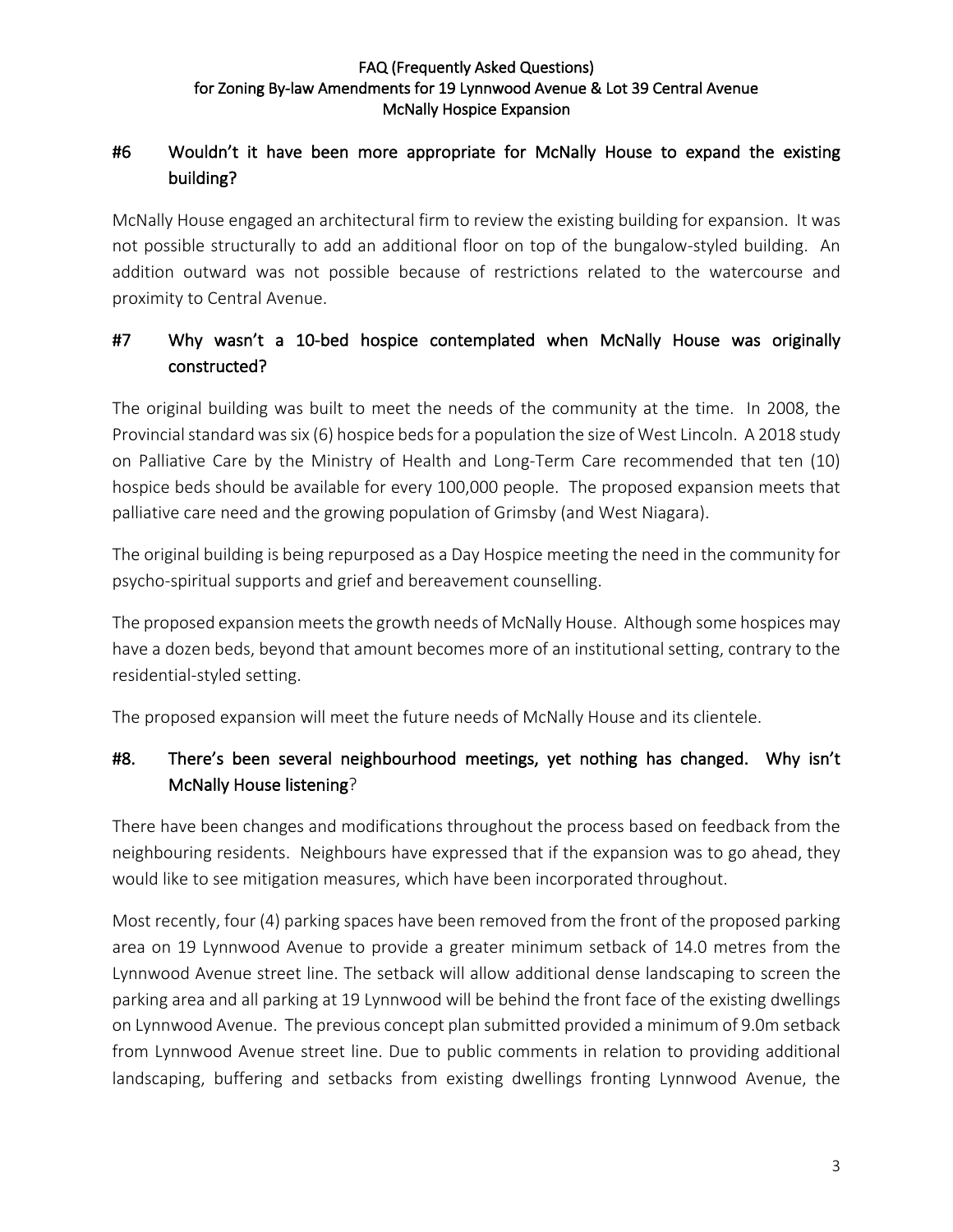setback was increased from 9m to 14m. As a result, when the abutting neighbours exit their front door and look to the right or left, they will see landscaping and not parked cars.

McNally House's intent is to have a beautiful entranceway, with flowers and landscaping that builds from the elements of the Carolinian forest as well as cedars which are green, year-round. We want to capture the sense of serenity and the beauty of nature for the residents. It is our hope too that this will be experienced and enjoyed by our neighbours. This focus on beautiful gardens and landscaping also will be interpreted throughout the property with the numerous gardens and walking paths we have planned.

Although not required, two-metre, privacy fencing will be provided abutting existing residential properties. Lighting will be shielded and deflected away from residential properties. Other mitigation measures will be explored and implemented during the site plan process with Town staff.

## #9. Is the proposed expansion and related parking lots even compatible with the residential nature of the stable neighbourhood?

The actual expansion is occurring on the existing property which is zoned Institutional. The Institutional campus with West Lincoln Memorial Hospital, Deer Park Villa, the Regional Long-Term Care facility, and McNally House have been existing within the stable neighbourhood for many years.

The proposed parking areas (i.e., Lot 39 Central Avenue and 19 Lynnwood Ave) are compatible with the neighbourhood through privacy fencing, appropriate setback distances and landscape buffering. We are confident that our beautification, landscaping, and gardens program will enhance the neighbourhood.

It should be noted that the Town's Official Plan indicates that Compatible Development does not necessarily mean the same or similar to development in the vicinity, but it is development that improves the character and image of an area, without causing any undue, adverse impacts on adjacent properties.

The proposed parking area and access will support a "*Community Facility*," which is a permitted use within the Low-Density Residential Area (LDR).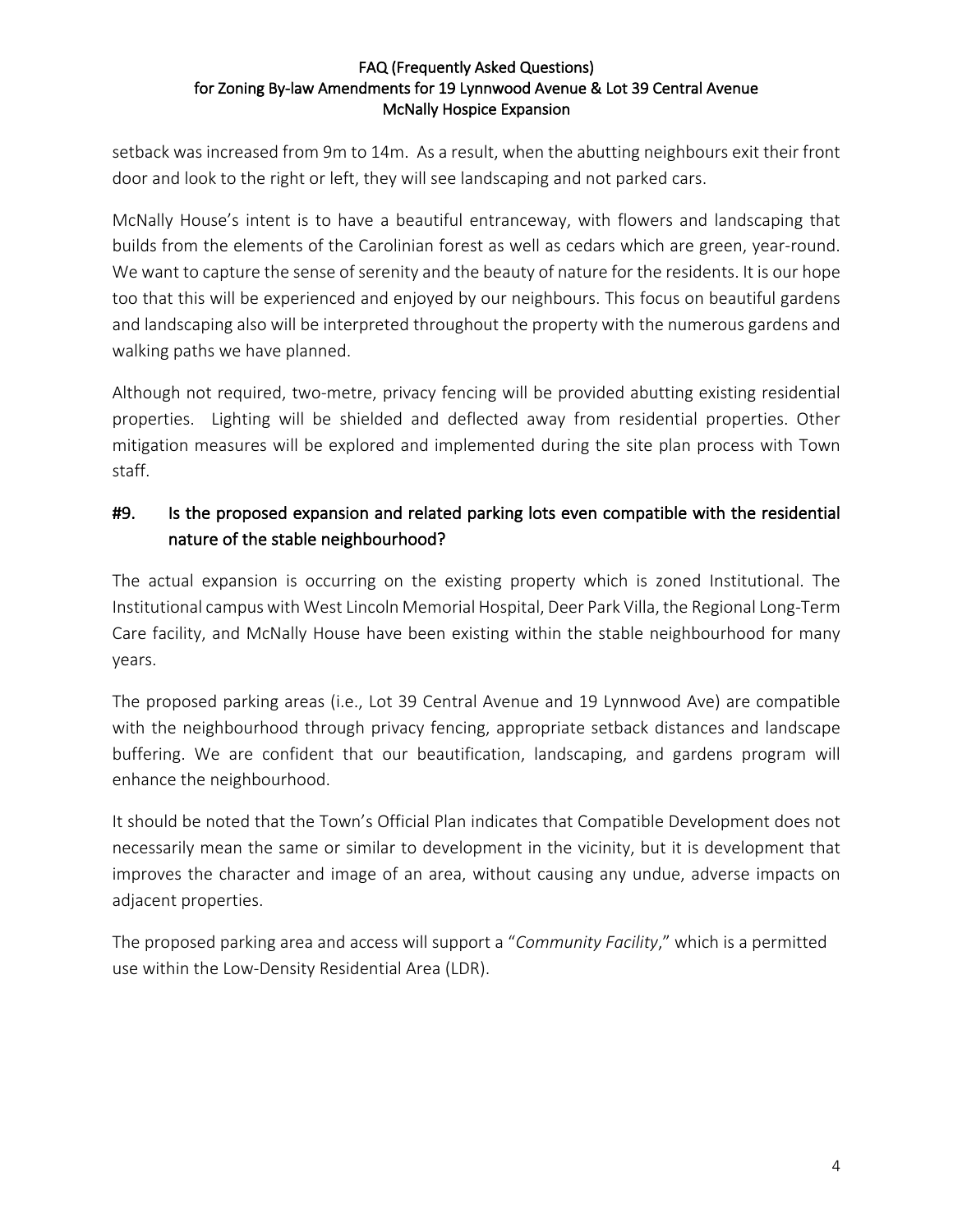From the Town of Grimsby Official Plan:

*The intent of Residential Neighbourhoods is to protect and enhance their existing character while, at the same time permitting some forms of new development that is compatible with existing development and improve the quality of life of existing and future residents of Grimsby (Section 3.4). The intent of the Low-Density Residential Area is to protect the stable residential neighbourhoods from significant redevelopment, while at the same time permitting ongoing evolution and rejuvenation (Section 3.4.1).*

Therefore:

- The proposed access and parking area on 19 Lynnwood Avenue is required to facilitate the proposed Hospice on "Institutional" lands. The proposed change of land use for 19 Lynnwood Avenue is in keeping with providing access and parking area to support a *Community Facility* which is a permitted use in the LDR.
- The proposed access and parking area is within a "Low Density Residential Area" that will be buffered with professionally designed landscaping to support permitted development on the adjacent parcel. No buildings are being proposed.
- Therefore, the proposed access and parking area on 19 Lynnwood Avenue to support the proposed development of a Hospice of "Institutional" lands conforms to the Town of Grimsby Official Plan.

### #10 How can a Parking Lot be permitted in a residential neighbourhood?

Mr. Walter Basic, the Assistant Director of Planning for the Town of Grimsby, addressed this issue at the January 24, 2022, Public Meeting:

"I agree that a stand-alone parking lot is not permitted in a residential area, but this is a parking lot that is accessory to a use that is permitted in the residential area."

The Zoning by-law amendment would ensure that the parking on 19 Lynwood Avenue could only occur associated with the institutional use and could not become a stand-alone parking lot.

## #11. The current on-site parking lot for McNally House is not fully utilized, therefore, why is so much parking required?

The need for 27 spots, associated with the new building, is based on the requirements of the Town of Grimsby's Zoning By-law.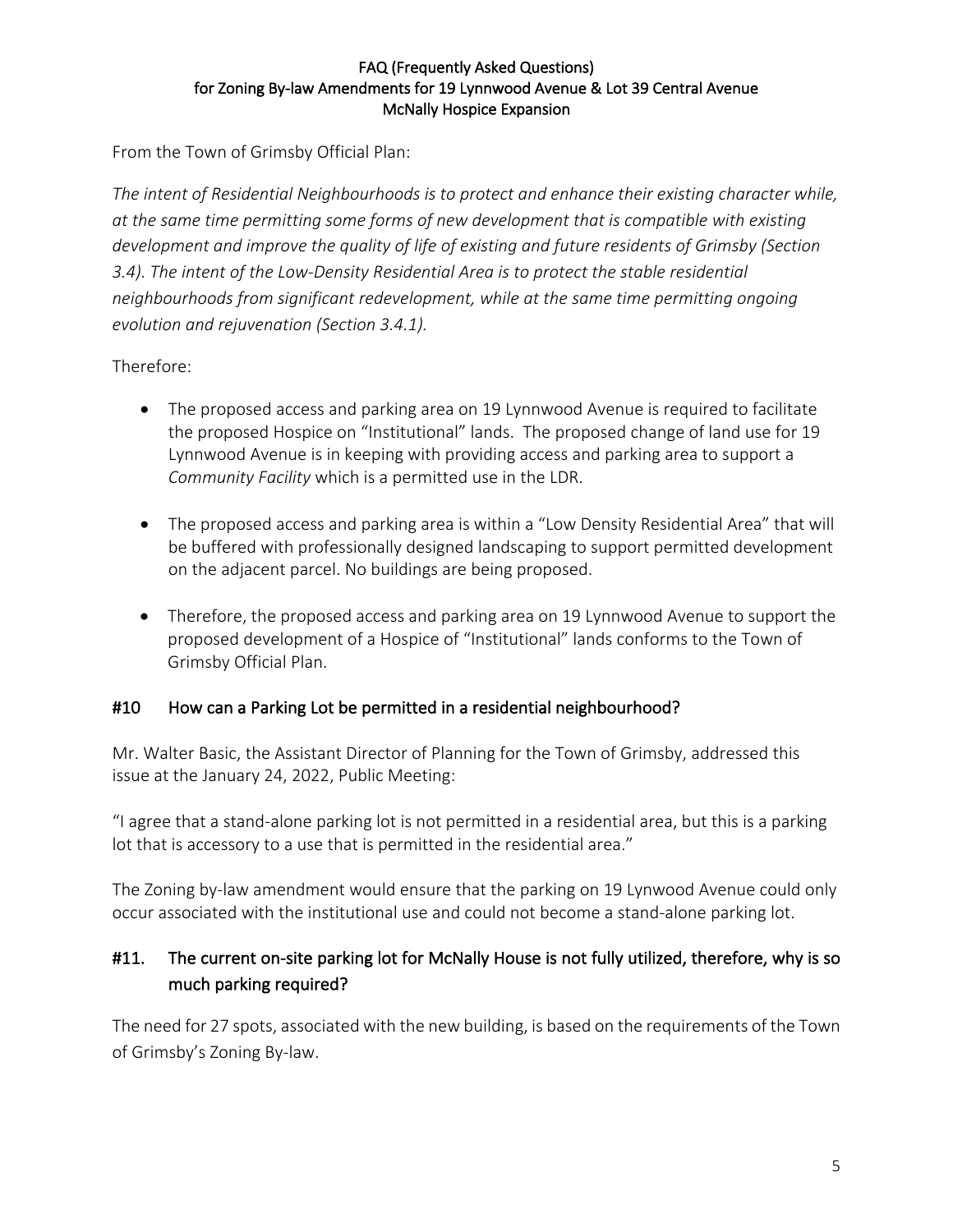Every effort has been made to maximize the number of spots on the Campus of Care site. The eight (8) parking spaces proposed on the Lot 39 Central Avenue property are necessary because McNally House's current lease agreement with Deer Park Villa Long Term Care for nine (9) parking spaces will be ending.

Modifications to the plans for the new building have enabled ten (10) on-site parking spots, enabling a reduction to 17 spots on the Lynnwood Avenue property.

In addition to being required under the Town's Zoning By-law, the proposed number of parking spaces will meet the demands of the hospice.

### #12 Can't the space contemplated for patios be used for parking?

The patios adjacent to the resident rooms have been well utilized, especially during the summer months, and have been essential during COVID. During the lockdown, family members were able to visit their loved ones while on the patio, communicating with the family member through the screen door. The patios provide needed comfort for our residents.

It should also be noted that the patios contemplated with the new building have been designed to face the creek and away from the neighbours.

## #13 Will Lynnwood Avenue be made a "No Parking" street with the additional traffic that will be caused from the entrance to the future hospice?

The provision of parking at 19 Lynnwood Avenue and Lot 39 Central Avenue will mean there will be ample parking on-site, so as not to create spillover (parking) on the nearby streets.

"No Parking" is a Town decision, often requested by the affected residents. Nonetheless, McNally House is ensuring that they have sufficient parking for their use.

### #14. Won't this expansion mean increased traffic?

The proposed McNally House expansion is estimated to generate 19 vehicle trips in total. The Traffic Impact study completed by Paradigm Transportation Solutions Limited confirmed that both Central and Lynwood Avenues have ample capacity to handle the additional trips.

Given our experience, and the nature of the services provided by McNally House, we anticipate the number of visitors to be understated and modest.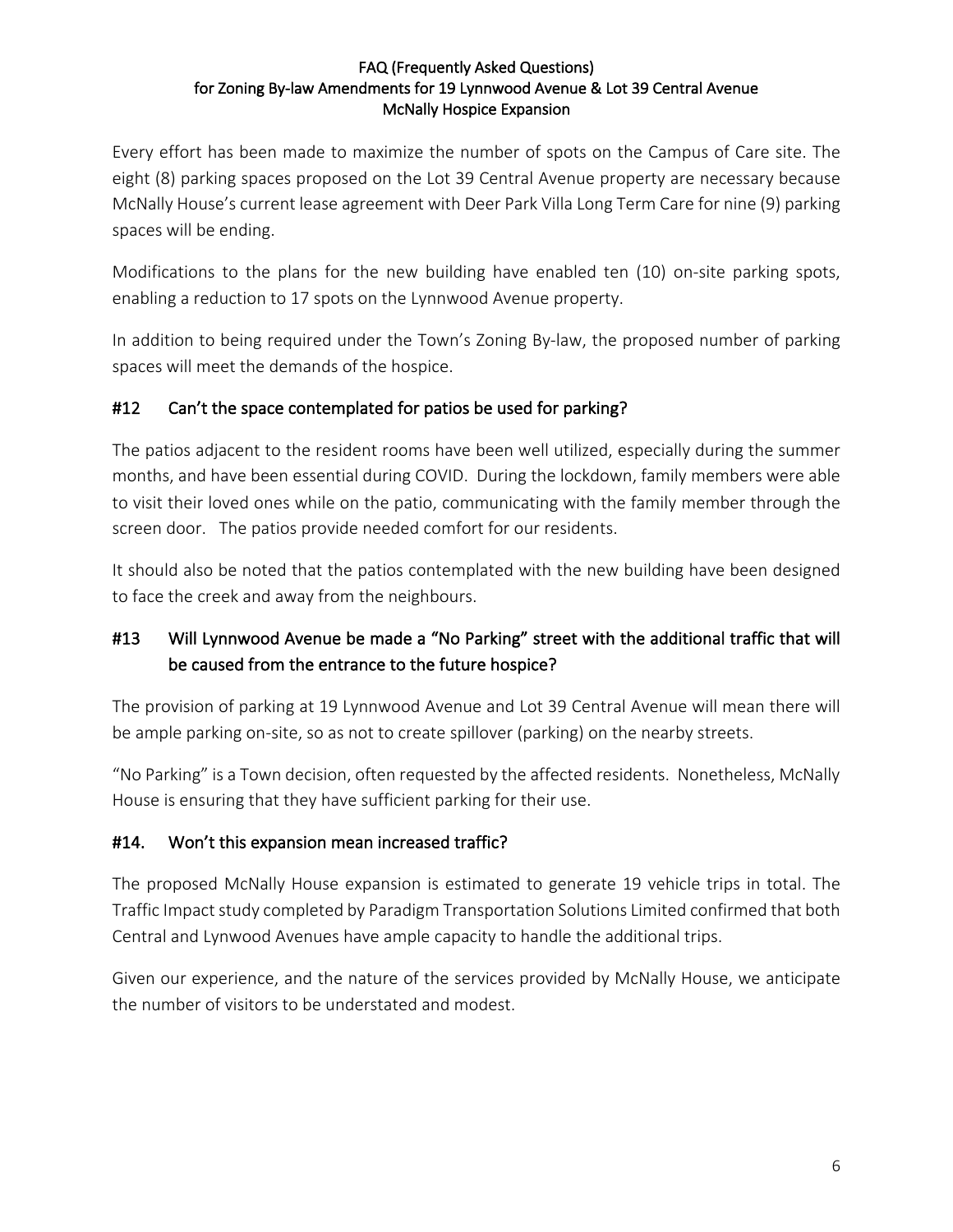## #15. Wasn't the traffic study conducted during the stay-at-home order for COVID and is, therefore, not accurate?

The Traffic Impact Study accounted for impacts of COVID-19 to typical traffic patterns and considered a 20% increase.

It should be noted that Traffic Impact Study pertains to what impact the proposed McNally House expansion has on traffic numbers. It is not the purview of the Traffic Impact Study to account for traffic generated by other sites.

McNally House has also committed to a traffic monitoring program after the project is complete to validate the operational assessment. If the results of the monitoring program identify any concerns, McNally House will work with the Town of Grimsby to implement appropriate corrective measures.

## #16. There are no sidewalks or curbs and poor lighting on Lynnwood Avenue. Is Lynnwood Avenue suitable for this development?

19 Lynnwood Avenue will be used for parking and an access drive with a width like a double-width residential driveway. Full landscaping will occur at 19 Lynnwood Avenue.

Traffic will be modest, and the facility will be quiet and self-contained within the Campus of Care.

After the zoning application, the project will still be subject to Site Plan Control, which is the appropriate time for the Town to request cash-in-lieu of a sidewalk for the frontage of 19 Lynnwood Avenue.

Ultimately, the provision of sidewalks on Lynnwood Avenue is a decision of the municipality and separate from this rezoning process.

### #17. Don't the Town's policies indicate that trees shall be maintained?

The concern of environmental impacts to the natural heritage have been heard. The landscape, gardening, and beautification plan, subject to site plan control as approved by the municipality, will include Carolinian trees and pollinator plantings to contribute to an enhanced natural environment for the benefit of hospice residents and neighbours alike.

It appears that one (1) tree may be impacted by the installation of a central driveway from Lynnwood Avenue. Any removal will be compensated for, with a replanting on site, which complies with the Town's policy. Neighbours can be assured that the priority will be to protect and maintain existing trees as much as possible.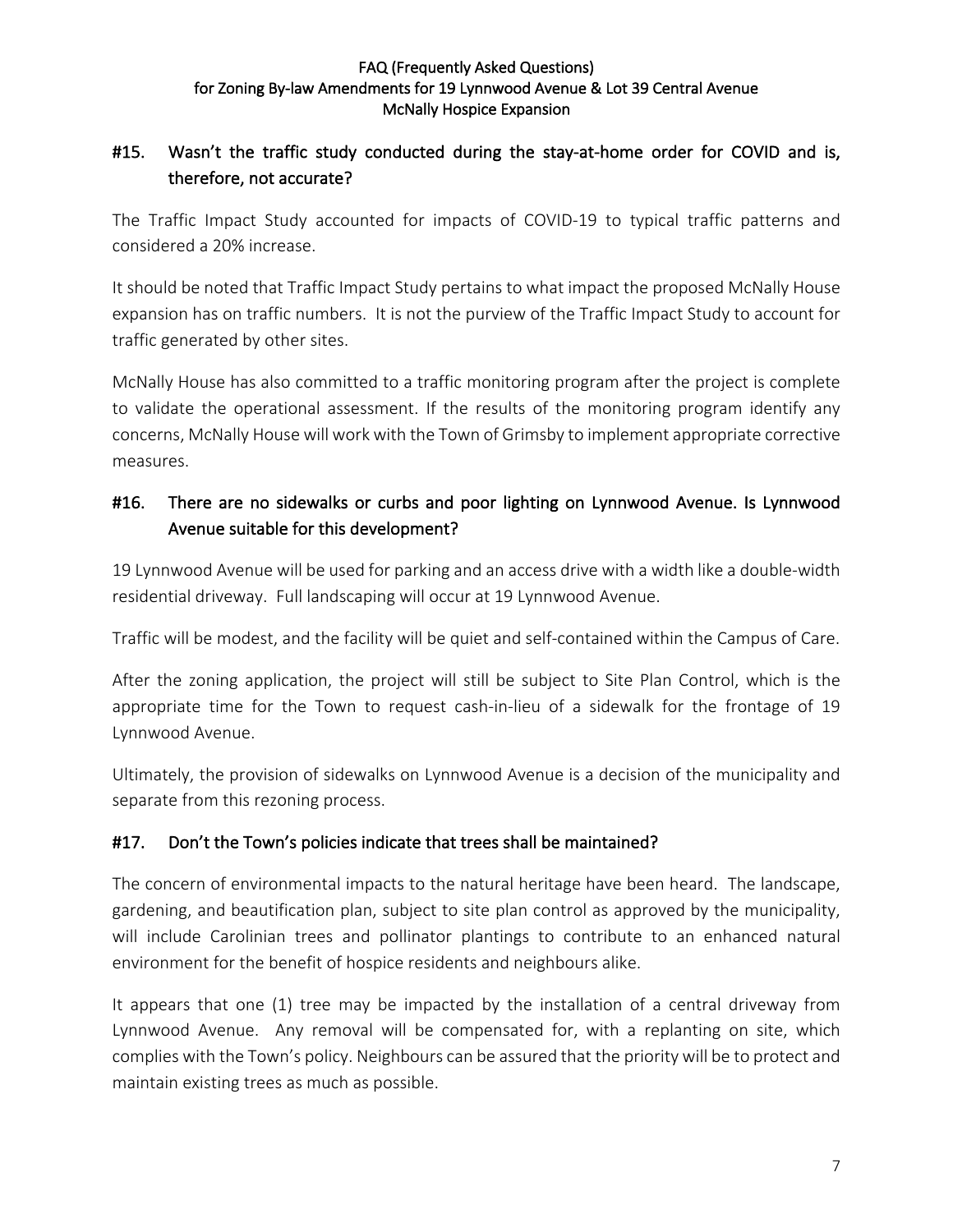### #18. Won't the presence of parking lots eliminate green space associated with residential areas?

All efforts will be made to maintain and provide as much green space, as possible, in keeping with the enhanced gardens, landscaping and trails proposed on the site. McNally House has taken great pride in our landscaped gardens and has every intention of maintaining the same aesthetics on the properties in question. There will be sufficient space to protect existing green space and add new plantings and trees that can mature and further enhance the neighbourhood.

Where possible, McNally House is proposing landscape buffering greater than required by the municipality.

Although the McNally House expansion is on Institutional lands, the premise of hospice care is to create a home-like setting for clients and their families. The McNally House buildings will have a residential character.

### #19 Won't flooding be a concern?

The Niagara Peninsula Conservation Authority (NPCA) is the approval authority related to floodplain impacts.

19 Lynnwood Avenue does not contain any regulated features and Lot 39 is sufficiently setback from the watercourse.

Regarding the site of the expansion on the Campus of Care, no concerns have been raised to date by the NPCA during the commenting process with the Town of Grimsby.

No infrastructure is proposed within the creek and preliminary engineering reports with respect to floodplain confirm that the proposed redevelopment can mitigate and control adverse impacts.

The proposed McNally House expansion will require a full Site Plan Control approval that will include civil engineering and environmental approvals to address the watercourse, flood lines and stormwater management. As per NPCA requirements, the floodplain limits will be identified on plan submissions to ensure works remain above the flood elevation.

Since its opening in 2008, McNally House has never had a flood and has two sump pumps that have not been activated.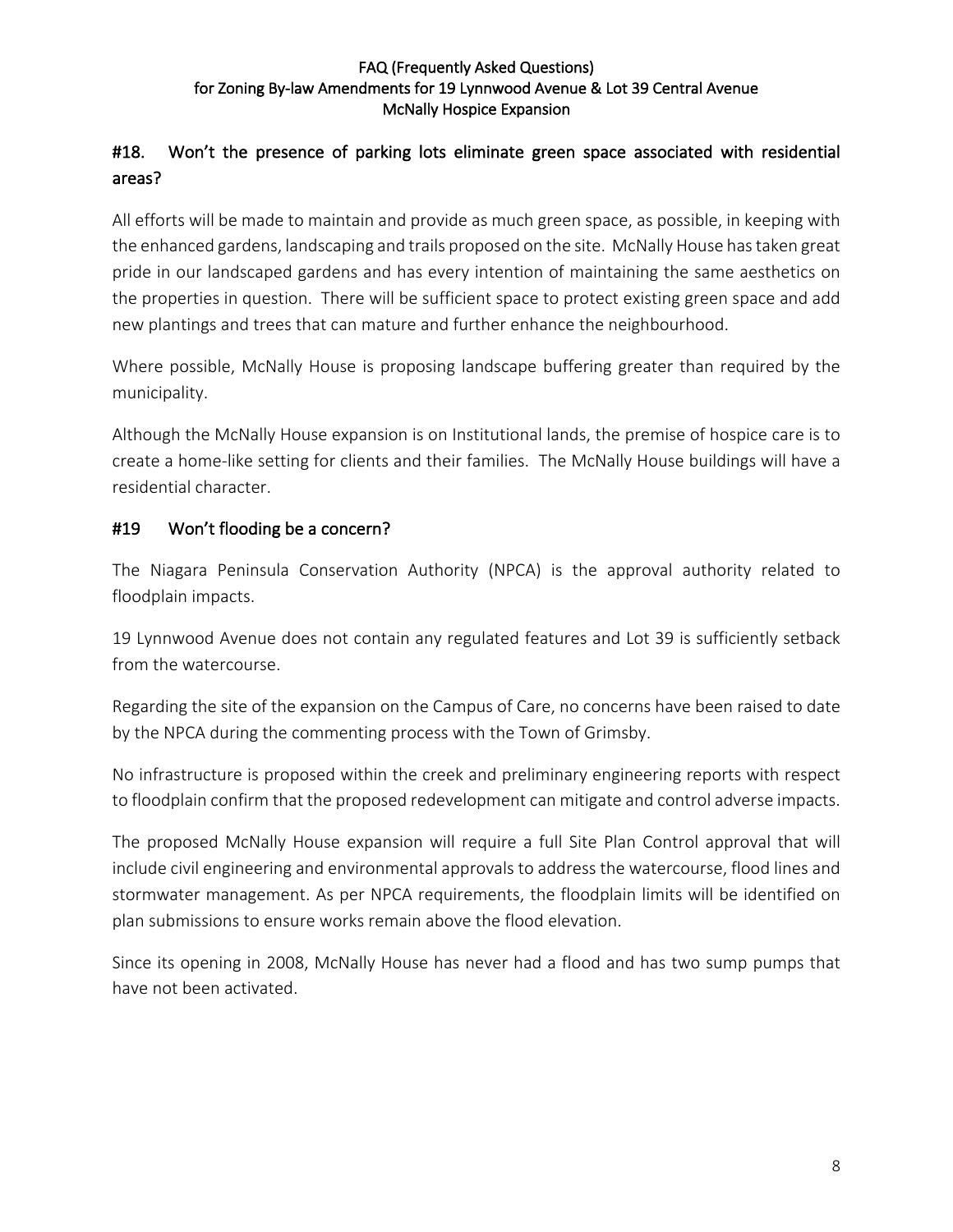### #20 Will the project not have an environmental impact?

Although not a requirement, McNally House, through its consultants, had a Scoped Environmental Impact Statement conducted. In their comments to the Town of Grimsby, the Niagara Region noted that the Zoning By-law Amendment applications align with the intent and direction of Regional and Provincial policies.

### #21 Won't property values of the nearby neighbourhood decrease?

Rarely do property values decrease adjacent to facilities of this kind.

Being near the Campus of Care, that will provide a cross section of health care facilities, will likely lead to an increase in property values, as residents want to have close access to such services for the broader good of the overall community.

### #22. Won't the new two-storey building be looking into residential backyards?

The proposed two-storey building is on the existing property, which is zoned Institutional. The existing institutional zoning permits a height of 9.0 metres, which is the equivalent of three (3) storeys, therefore, the two-storey building is permitted on the existing property, as of right, and is lower in height than what is permitted.

In addition, fencing, hedges, setbacks, and other mitigation measures will be instituted to maintain privacy for abutting residents.

## #23. Won't there be increased vehicles such as ambulances, garbage trucks etc., that will access the hospice at all hours of the night?

McNally House currently receives garbage pick-up once every two weeks. The bi-weekly schedule will be unchanged. The garbage truck typically is on-site for approximately a minute and half.

Residents of the hospice arrive in patient transport, not by ambulance, and this occurs between the hours of 10:00 a.m. and 5:00 p.m. Medical supplies arrive once a week via car and pharmaceuticals are delivered in the standard manner by Shopper's Drug Mart.

Needless to say, McNally House is not the only operation on the Institutional Lands, nonetheless, the addition of four (4) end-of-life hospice beds, will have minimal impact on this type of traffic on the Campus of Care.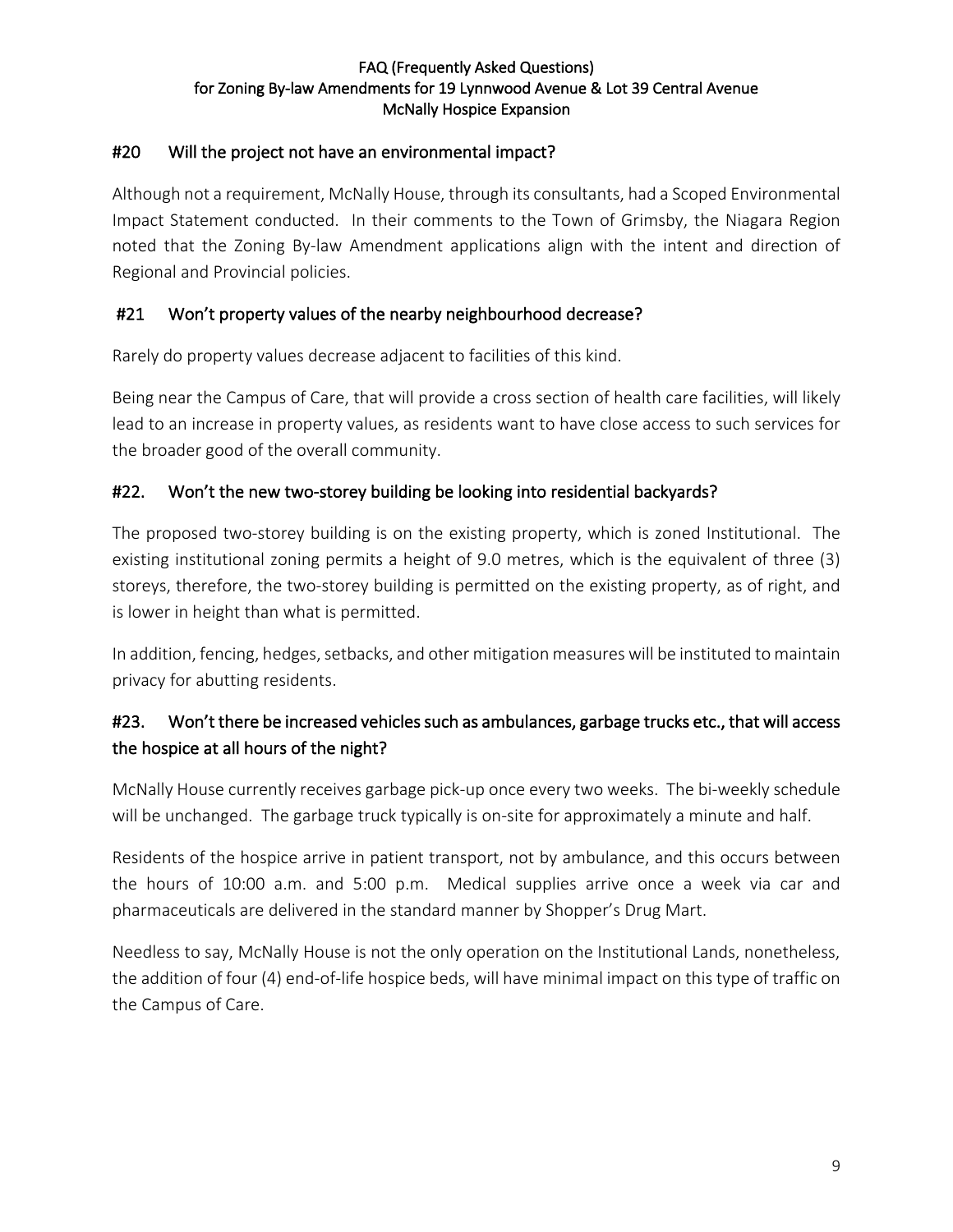### #24. Were alternate access points investigated?

Yes. To maintain sole access from Central Avenue, for example, a number of potential internal parking locations were reviewed. Unfortunately, there were a variety of physical constraints such as land depth, the water course that runs through the property and the presence of the curve that could compromise traffic safety. These constraints effectively preclude access to the proposed expansion area, without an alternate access point.

McNally House contacted the Property Division of the Regional Municipality of Niagara under which Deer Park Villa operates to examine the possibility of constructing a private road within the Campus of Care. They expressed regret that they could not make it work for McNally House, as Deer Park Villa has the property dedicated for potential future expansion. Additional access via Central Avenue could have added \$1M to \$1.5M to the project cost to accommodate a bridge over the water course with the additional expenses of moving a transformer and fire hydrant.

A similar request was made to West Lincoln Memorial Hospital regarding possible access via Main Street, but their redevelopment plans were complete and could not accommodate additional access considerations.

Regarding the need to create an access on Lynnwood, Paradigm Transportation Solutions concluded that the use of the roadways (Central Avenue, Lynnwood Avenue) is projected to be below the daily threshold for the respective roads, the new driveway is forecast to operate within acceptable levels, even at peak hours, and the access proposed on Lynnwood Avenue is appropriate as it aligns with the existing and controlled T-intersection at Sunnylea Crescent.

## #25. How will the applicant ensure that the proposed parking lots will be restricted to McNally House users?

It is in McNally House's interest to ensure that their designated parking spots are only utilized by their residents, loved ones, and staff. Therefore, as happens now, staff will continue to monitor its parking areas to ensure they are being restricted to McNally House staff and clientele. If necessary, appropriate signage could be considered.

### #26. Won't lighting from the proposed parking lots impact nearby residences?

The Town of Grimsby has provisions in their Zoning and Property Standards By-laws that require lighting be arranged or shielded to deflect away from adjacent residential properties, which McNally House will certainly abide by. Site lighting is also part of the site plan approval process, which will further ensure no negative impacts on nearby residences.